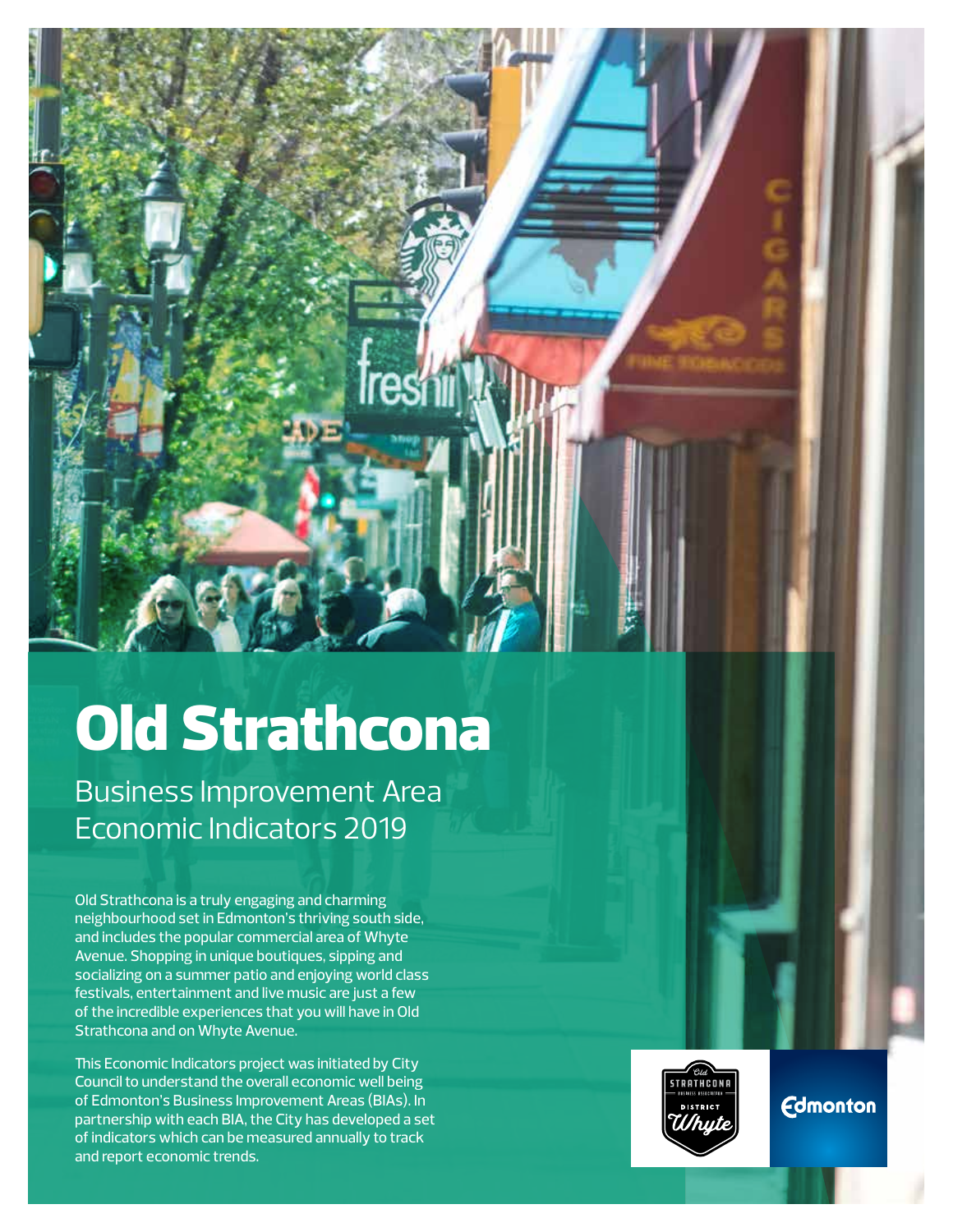#### **individual businesses are thriving**

#### businesses report they are stable, growing or in decline



Decrease in respondents who reported growing success\*

# **patrons report the bia is aesthetically pleasing**



Increase in respondents who agree\*

## **number of businesses within a bia is stable or growing**

#### number of licenced businesses, year-over-year

+70 2017 **New Licences**

ण ण **Total Licenced Businesses: 445 Change from 2016: +48**

<del>ள எ எ எ எ</del>





**Total Licenced Businesses: 520 Change from 2017: +75**





Decrease in New Licences\* **Change from 2018: +28**

Increase in Total Licences<sup>\*</sup>  $\overline{H}$  = 10 New Business Licences

## **businesses report they are satisfied with the mix of existing businesses in the area**



Decrease in respondents who indicated satisfaction\*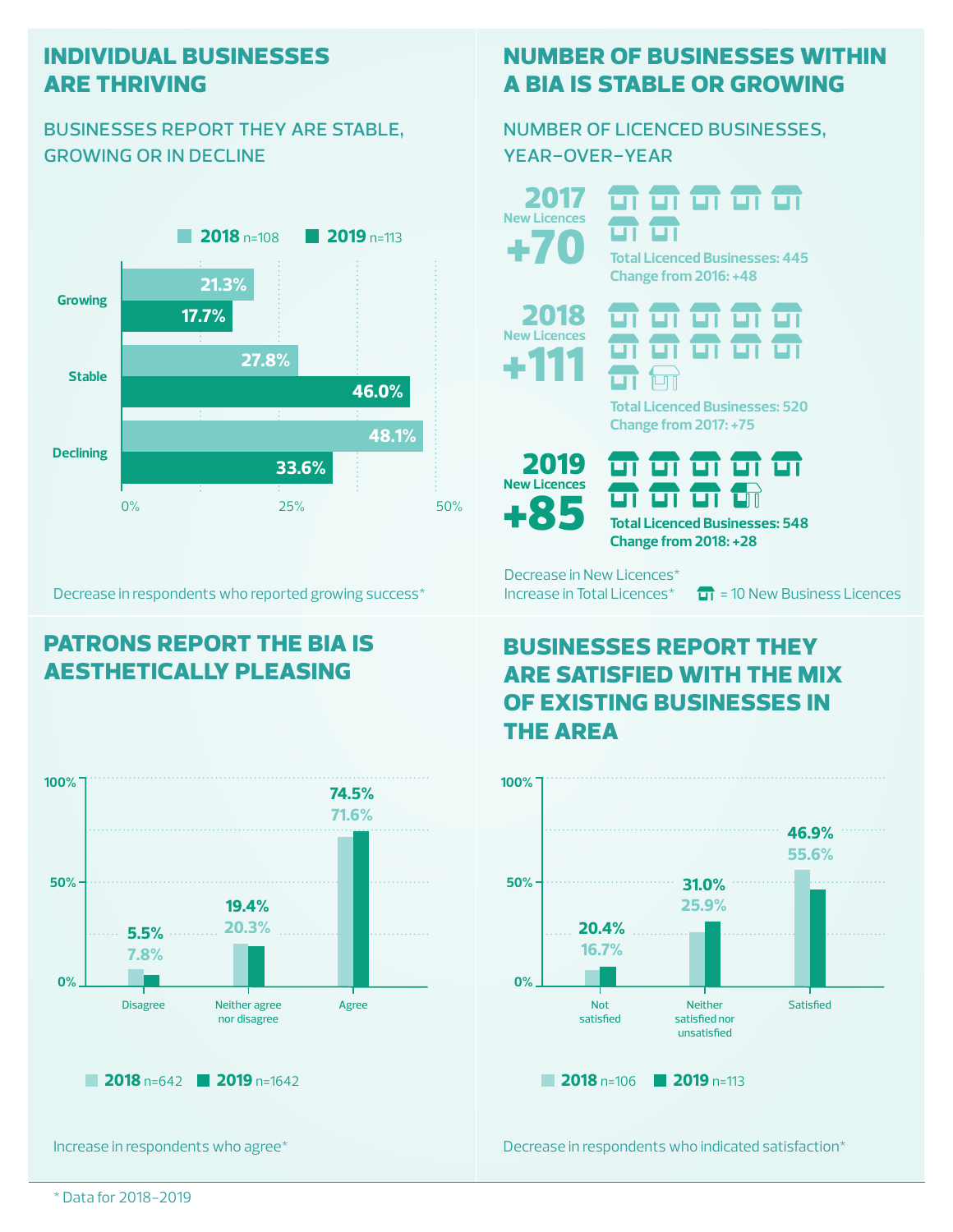

# **bia property is desirable**

average commercial assessment value, by asset type

| 2017                 | <b>Total Average</b><br>\$2,162,104                                                                           | No change in respondents who stated Yes*                                                                                                                           |                             |
|----------------------|---------------------------------------------------------------------------------------------------------------|--------------------------------------------------------------------------------------------------------------------------------------------------------------------|-----------------------------|
| 2018<br>2019         | <b>Total Average</b><br>${}^{5}2,368,718$<br><b>Total Average</b><br>\$2,531,258                              | <b>PROPERTY IS BEING IMPROVED</b>                                                                                                                                  |                             |
| 2017<br>2018         | <b>Multi-Use</b><br>\$5,949,083<br><b>Multi-Use</b><br>\$6,344,000                                            | <b>NUMBER AND VALUE OF BUILDING PERMITS</b>                                                                                                                        |                             |
| 2019<br>2017         | <b>Multi-Use</b><br>S8,671,643<br><b>Retail</b><br>51,458,255                                                 | 79, with a total<br><b>ZDOT</b><br>ण<br>ਸ਼<br>ਧਾ<br>ਸਾ<br>ण<br>ण<br>न न न<br>construction<br>ण<br>ШI<br><b>m m m</b><br>ण ण<br>ਯ<br>value of \$34.0M               | ज ज<br>ПH<br>म<br>न न<br>ПH |
| 2018<br>2019         | <b>Retail</b><br>\$1,583,151<br><b>Retail</b><br>\$1,595,368                                                  | $\blacksquare$<br><del>a a a a a a a a a</del><br>68, with a total<br>2018<br>ਯ<br>ப                                                                               |                             |
| 2017<br>2018<br>2019 | <b>Retail Plaza</b><br>\$3,806,684<br><b>Retail Plaza</b><br>54,180,545<br><b>Retail Plaza</b><br>\$4,085,870 | construction<br>ण<br>ण ण<br>ப<br>ण<br><del>m m m m m m</del><br>value of \$17.6M<br>ਧਾ<br>ਯ<br><b>n n n n</b>                                                      | प्रा पा<br>EП               |
| 2017<br>2018         | <b>Hotel/Motel</b><br>\$8,925,125<br><b>Hotel/Motel</b><br>${}^{5}8.250.750$<br><b>Hotel/Motel</b>            | 60, with a total<br>न न न न न न न न न न<br><b>ero</b><br><del>ள எ எ எ எ எ எ எ எ எ</del><br>construction<br>Ñ<br><del>a a a a a a a a a a</del><br>value of \$29.5M |                             |
| 2019<br>2018         | \$9,019,375<br><b>Shopping Centre</b><br>\$6,959,590<br><b>Shopping Centre</b>                                | $\overrightarrow{1}$ = 2 building permits                                                                                                                          |                             |
| 2019                 | \$7,881,318<br><b>Shopping Centre</b><br>\$8,837,750                                                          | The number of building permits has decreased,<br>while the total construction value has increased*                                                                 |                             |

## **patrons report the area is a destination location**